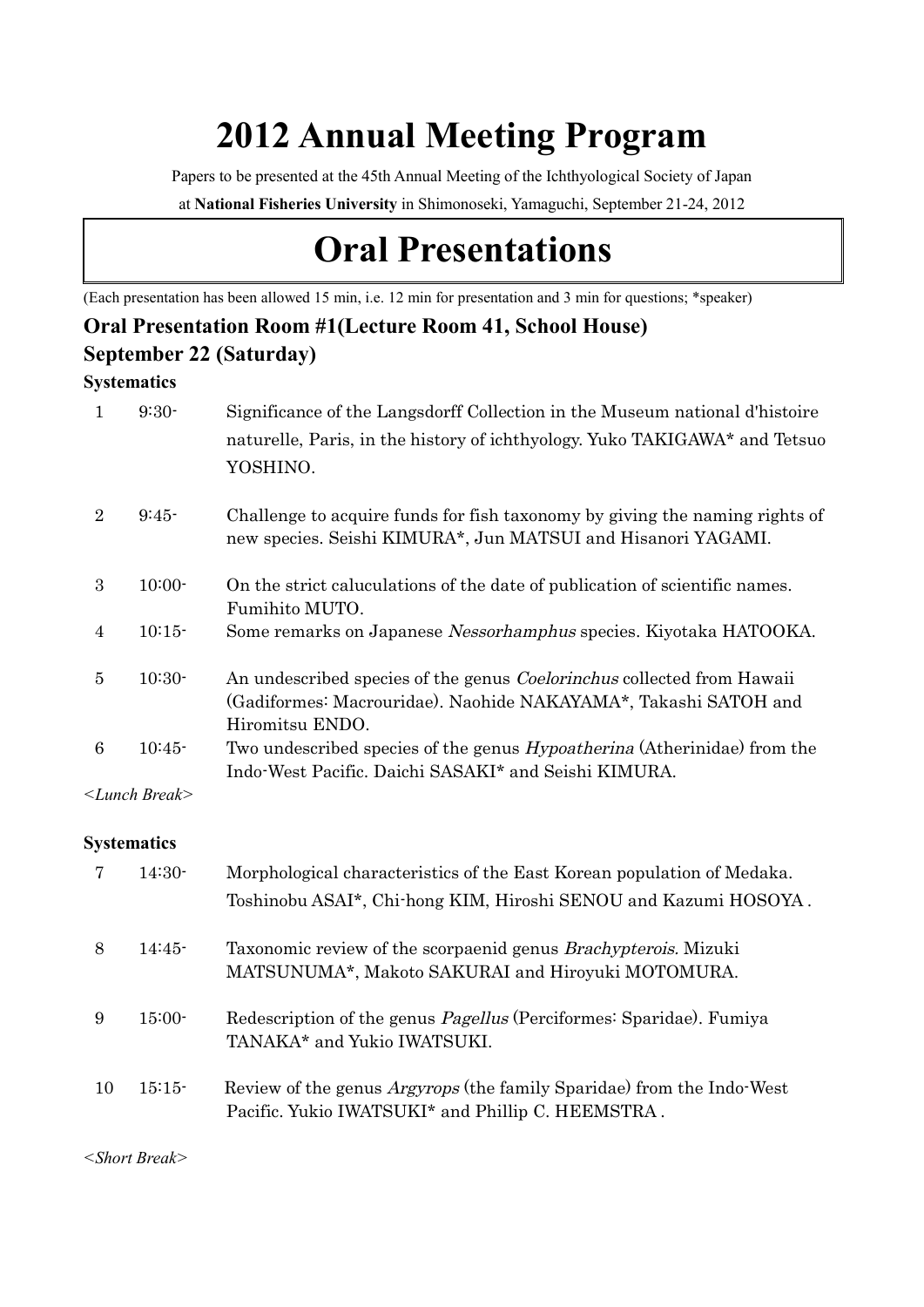### **Systematics**

| 11 | $15:45-$ | An undescribed species of the genus <i>Pempheris</i> (Pempheridea) from                                                                                                                  |
|----|----------|------------------------------------------------------------------------------------------------------------------------------------------------------------------------------------------|
|    |          | Minami-daitou Island and Ogasawara Islands. Keita KOEDA*, Tetsuo                                                                                                                         |
|    |          | YOSHINO and Katsunori TACHIHARA.                                                                                                                                                         |
| 12 | $16:00-$ | Two morphs of ornate jobfish landed at Ishigaki Island. Tamaki SHIMOSE <sup>*</sup> ,<br>Nobuaki SUZUKI and Yukio IWATSUKI.                                                              |
| 13 | $16:15-$ | First Japanese records of Enneaptery gius fuscoventer and an udenscribed<br>species of Enneapterygius from Okinawa, Japan (Tripterygiidae). Masatoshi<br>MEGURO* and Hiroyuki MOTOMURA.  |
| 14 | $16:30-$ | Review of the Trichiurus lepturus complex (Scombroidei: Trichiuridae) in the<br>Indo-West Pacific. Koichi HIDAKA*, Takeshi SAKAI, Yoichi TSUKAMOTO,<br>Daniel GOLANI and Yukio IWATSUKI. |
| 15 | $16:45-$ | Evidence for resurrection of names of bothid flatfishes described by Henry<br>Weed Fowler in 1934. Kunio AMAOKA.                                                                         |

## **September 23 (Sunday)**

## **Systematics and Phylogeny**

| 16 | $9:30-$  | Genetic comparison between two closely related tongue soles, Cynoglossus<br>joyneri and C. lighti. Hiroto TOJI* and Kouji NAKAYAMA.                                                                              |
|----|----------|------------------------------------------------------------------------------------------------------------------------------------------------------------------------------------------------------------------|
| 17 | $9:45-$  | Genetic divergence between two color morphotypes of Crystallichthys<br>matsushimae (Liparidae). Akira TOHKAIRIN*, Yoshiaki KAI, Yuji UEDA,<br>Tomonori HAMATSU, Masaki ITO and Tetsuji NAKABO.                   |
| 18 | $10:00-$ | Morphological variation and genetic population structure of <i>Eumicrotremus</i><br><i>asperrimus</i> from the North Pacific. Yoshiaki KAI*, Duane STEVENSON,<br>Yuji UEDA, Tomonori HAMATSU and Tetsuji NAKABO. |
| 19 | 10:15    | Historical biogeography and morphological analysis of <i>Siganus fuscescens</i> in<br>the Indo-Pacific. Kensuke IWAMOTO*, Tetsuo YOSHINO and Hideyuki<br>IMAI.                                                   |
| 20 | $10:30-$ | Cospeciation between Elasmobranchs and Parasitic Onchobothriid<br>Tapeworms. Akira KURASHIMA*, Toshiya SHIMIZU, Nobuhiro MANO,<br>Kazuo OGAWA and Toshihiko FUJITA.                                              |

*<Short Break>*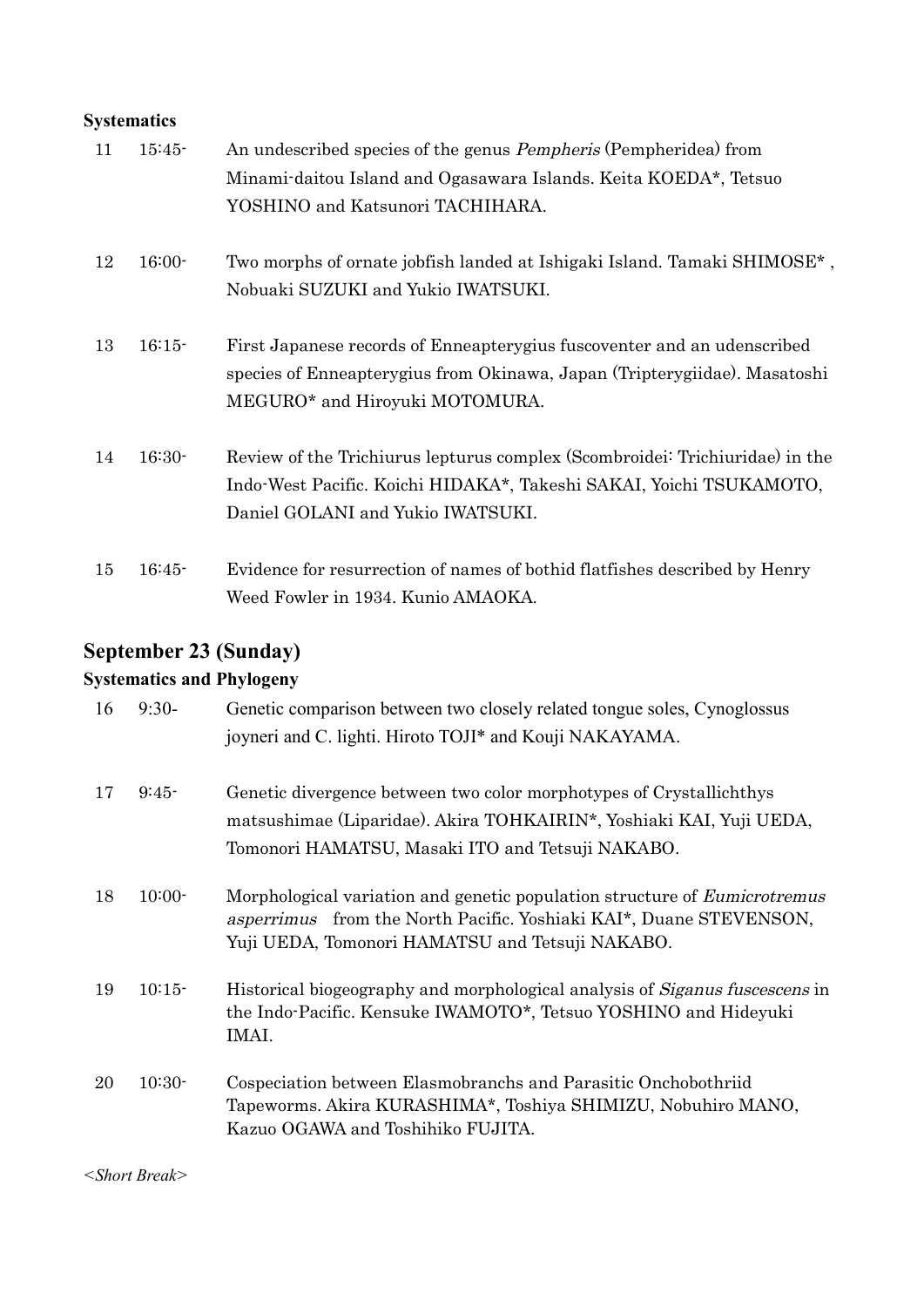#### **Phylogeny**

| 21 | $11:00-$ | Light and scanning electron microscopic studies of stomach and intestine of                                                                                                                                                  |
|----|----------|------------------------------------------------------------------------------------------------------------------------------------------------------------------------------------------------------------------------------|
|    |          | Elopomorpha peppered moray eel, <i>Gymnothorax pictus</i> , in relation to                                                                                                                                                   |
|    |          | phylogeny. Shunpei TAKIUE* and Hideo AKIYOSHI.                                                                                                                                                                               |
| 22 | 11:15    | Systematic position of Leptobotia curta (Teleostei: Botiidae) on the basis of<br>osteology. Takehiro INUI* and Kazumi HOSOYA.                                                                                                |
| 23 | $11:30-$ | Polyphyly of the genus <i>Carangoides</i> (Carangidae) and the phylogenetic<br>position of <i>Carangoides praeustus</i> , the type species. Shun TAKEUCHI <sup>*</sup> ,<br>Shintaro YASUI, Seishi KIMURA and Kaoru KURIIWA. |
| 24 | $11:45-$ | Estimation of generic position of a stichaeid fish Ernogrammus zhirmunskii.<br>Tomoyuki YAMANAKA* and Mamoru YABE.                                                                                                           |

*<Lunch Break>*

#### **Morphology**

| 25 | $14:30-$ | Morphological Diversity of Spiracular Organs in Elasmobranch Fishes.                                                                                                                |
|----|----------|-------------------------------------------------------------------------------------------------------------------------------------------------------------------------------------|
|    |          | Minoru TODA*, Kei MIYAMOTO, Sezo UCHIDA and Kazuhiro NAKAYA.                                                                                                                        |
| 26 | $14:45-$ | Maturity process of male whale shark in Okinawa Churaumi Aquarium. Rui<br>MATSUMOTO*, Kazuki AOKI, Atsuki UNO, Kiyoshi ASAHINA, Yosuke<br>MATSUMOTO, Keiichi UEDA and Keiichi SATO. |
| 27 | $15:00-$ | Comparative osteology of lizardfishes, Family Synodontidae. Monruedee<br>CHAIYAPO*, Hisashi IMAMURA and Mamoru YABE.                                                                |
| 28 | 15:15    | Position of the pelvic fin and its associated structures in ophidiid fishes.<br>Shinpei OHASHI*, Hisashi IMAMURA and Mamoru YABE.                                                   |

*<Short Break>*

#### **Morphology, Distribution and Fish Fauna**

| 29 | $15:45-$ | Morphological peculiarities and benthic adaptation of ghost flathead fishes<br>(Scorpaeniformes: Hoplichthyidae). Yuki NAGANO*, Hisashi IMAMURA and<br>Mamoru YABE. |
|----|----------|---------------------------------------------------------------------------------------------------------------------------------------------------------------------|
| 30 | $16:00-$ | Lateral line system and its innervation in 7 electrids species: various<br>neuromast distribution and nerve branching patterns. Ryu ASAOKA* and<br>Kunio SASAKI.    |

31 16:15- Functional morphology of jaws in Comephorus baicalensis (Cottiformes: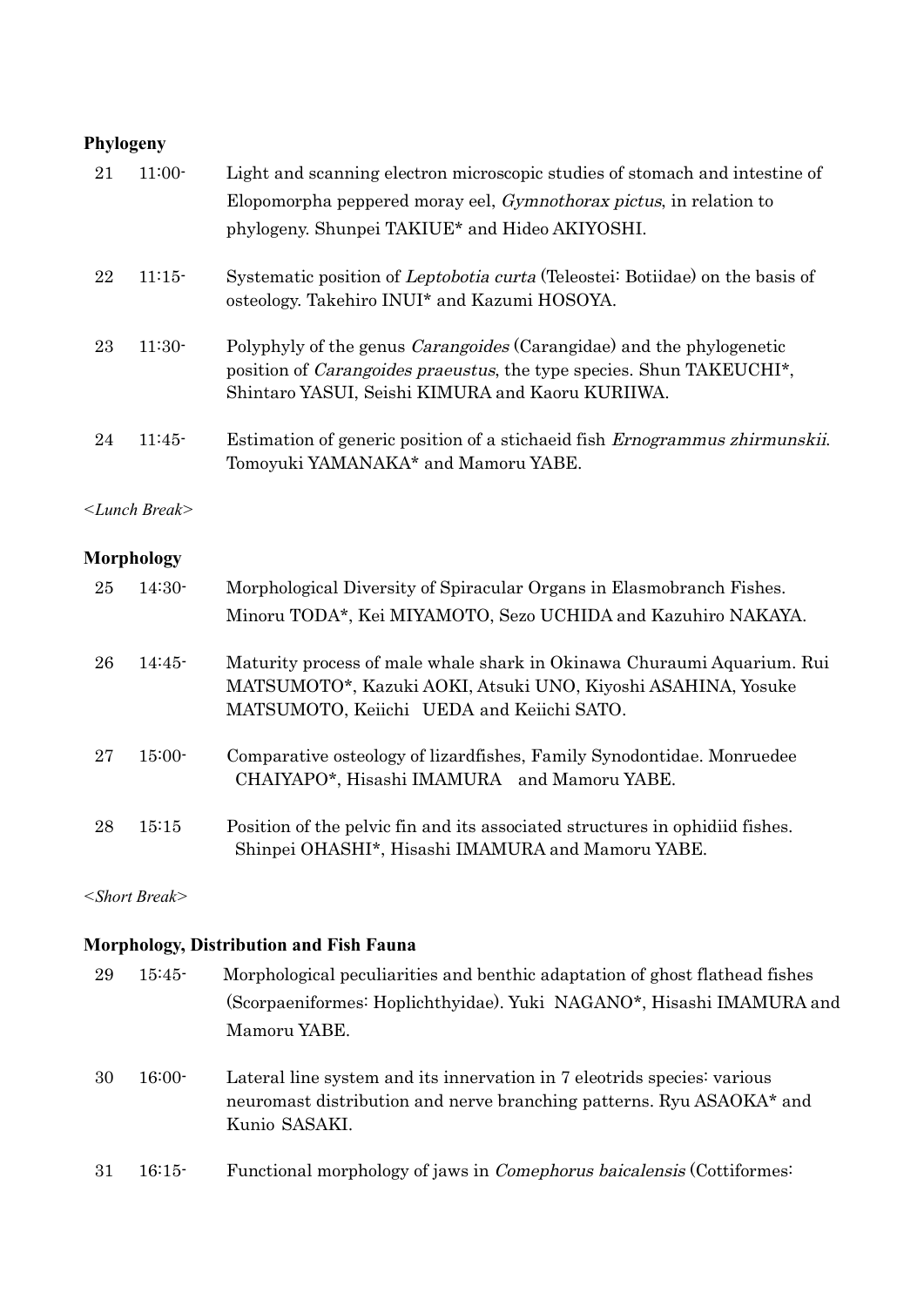|    |          | Comephoridae). Yoshiko SASAKI*, Hisashi IMAMURA and Mamoru YABE.                                                                                                                                                                                                             |
|----|----------|------------------------------------------------------------------------------------------------------------------------------------------------------------------------------------------------------------------------------------------------------------------------------|
| 32 | $16:30-$ | Freshwater sculpin dwelling in Lake Chuzenji, Nikko, Japan, is identified as<br>Utsusemikajika, <i>Cottus reinii</i> , unintentionally introduced from Lake Biwa.<br>Ryota YOKOYAMA* and Shoichiro YAMAMOTO.                                                                 |
| 33 | $16:45-$ | Present and past potential occurrences of freshwater fishes in western Japan:<br>a simple ecological niche modeling approach. Katsutoshi WATANABE*,<br>Yuichi KANO, Kazuaki OHTSUKI, Nian-hong JANG-LIAW, Hikaru<br>NAKAGAWA, Koji TOMINAGA, Ryo KAKIOKA and Ryoichi TABATA. |

## **Oral Presentation Room #2(Lecture Room 25, School House) September 22 (Saturday)**

**Ecology**

| 34      | $9:30-$                | Distribution and habitat of the genus Nematalosa based on the fisheries<br>dependent data. Masato UEHARA*, Itaru OHTA, Akihiko EBISAWA and<br>Katsunori TACHIHARA.               |
|---------|------------------------|----------------------------------------------------------------------------------------------------------------------------------------------------------------------------------|
| 35      | $9:45-$                | Life history of <i>Acheilognathus tabira jordani</i> in a river where four species of<br>bitterlings exist. Chika OSHIUMI* and Hidenobu KUNII.                                   |
| 36      | $10:00 -$              | Elucidation of Siamese mud carp migration in the Mekong River. Michio<br>FUKUSHIMA*, Seiichi NOHARA, Tuantong JUTAGATE and Chaiwut<br>GRUDPAN.                                   |
| 37      | $10:15-$               | Spawning migration of kissing loach in relation to the artificial water level<br>fluctuation. Tsukasa ABE*, Maria ABE and Katsutoshi WATANABE.                                   |
| 38      | $10:30-$               | Optimum stock density of ayu under strong fishing pressure. Osamu<br>KATANO.                                                                                                     |
| 39      | $10:45-$               | The actual state spawning of <i>Oncorhynchus kawamurae</i> in Lake Saiko.<br>Toshihiro AOYAGI*, Takumi OKAZAKI, Nana KAJI and Kazutaka<br>TAKAHASHI.                             |
|         | $\leq$ Lunch Break $>$ |                                                                                                                                                                                  |
| Ecology |                        |                                                                                                                                                                                  |
| 40      | $14:30-$               | A population of shortfin charr isolated in the Abukuma Mountains.<br>Kei'ichiro IGUCHI*, Hisae MIYAHARA, Kentaro MORITA, Takaharu<br>NATSUMEDA, Osamu INABA and Koichi KAWAMURA. |
|         |                        |                                                                                                                                                                                  |

41 14:45- Evaluation of canopy rate of riparian forests to maintain cold water temperature in mountain streams. Tomoyuki NAKAMURA.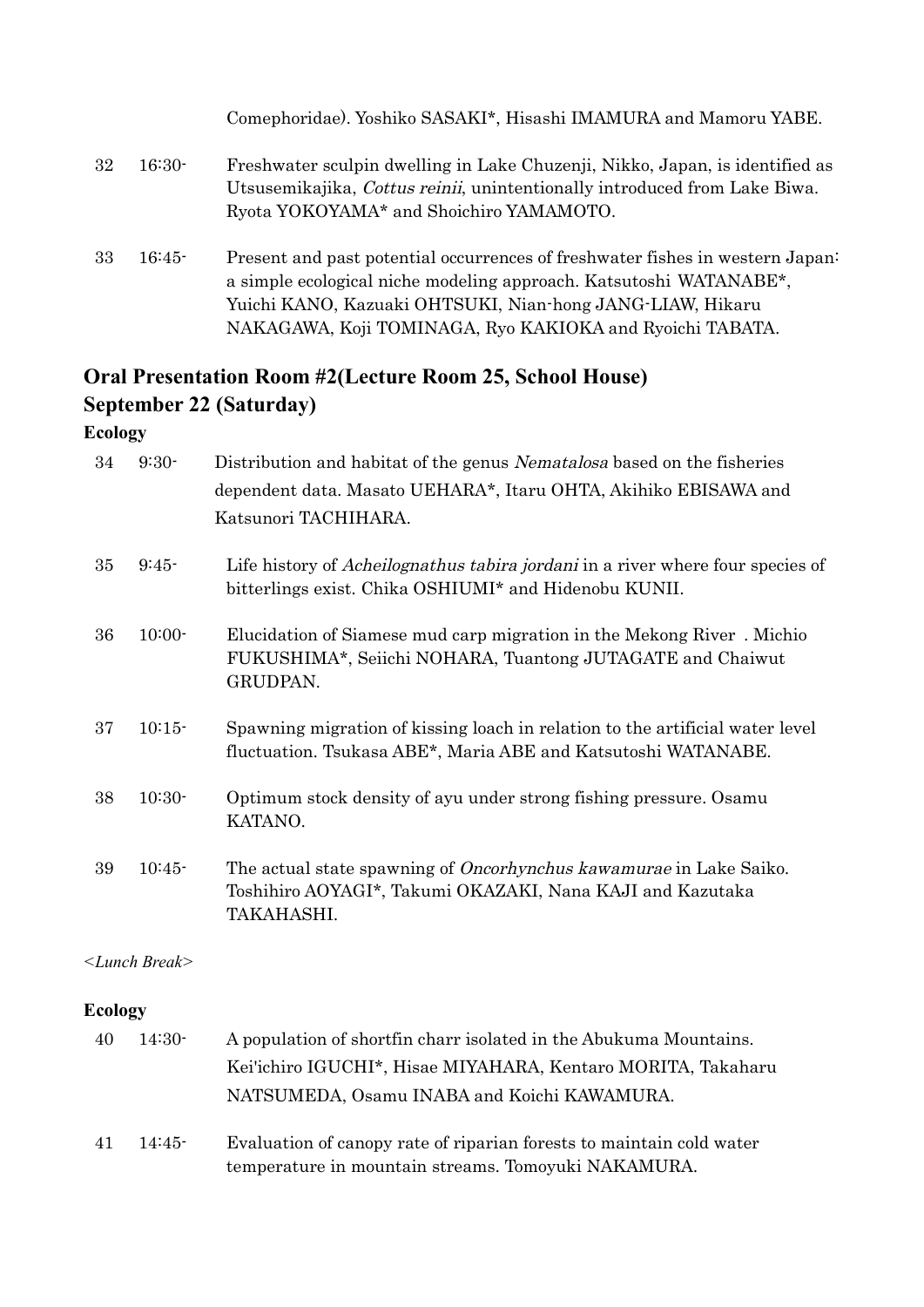| 42 | $15:00-$ | Sex ratio of the adult Japanese seabass <i>Lateolabrax japonicus</i> appearing in<br>some rivers, Oita Pref. Natsuki KAGEHIRA and Masaaki KAGEHIRA*. |
|----|----------|------------------------------------------------------------------------------------------------------------------------------------------------------|
| 43 | $15:15-$ | Food web analysis by using carbon and nitrogen stable isotope in Lake Mikata<br>Fukui Japan. Takashi KUSANO*, Ryo SUGIMOTO, Takahisa SATO,           |
|    |          | Takahito YOSHIDA and Osamu TOMINAGA                                                                                                                  |

*<Short Break>*

#### **Ecology, Egg, Larva and Early Development, Conservation**

| 44 | $15:45-$ | Comparison of early development and growth in the ayu between Vietnam                                                                                                                                                |
|----|----------|----------------------------------------------------------------------------------------------------------------------------------------------------------------------------------------------------------------------|
|    |          | and Japan (Tosa Bay, Seto Inland Sea and Japan Sea). Hau Duc TRAN*,                                                                                                                                                  |
|    |          | Izumi KINOSHITA, Kensaku AZUMA, Tomoaki ISEKI, Yuta, YAGI and                                                                                                                                                        |
|    |          | Jun-ichi NUNOBE.                                                                                                                                                                                                     |
| 45 | $16:00-$ | Genetic characteristics of the southernmost population of ayu collected in<br>Vietnam. Hirohiko TAKESHIMA*, Tran duc HAU, Izumi KINOSHITA<br>Keiichiro IGUCHI and Mutsumi NISHIDA.                                   |
| 46 | 16:15    | Pelagic larval duration and morphology at recruitment of sicydiine gobies.<br>Ken MAEDA*, Nozomi YAMASAKI-HANAHARA, Midori IIDA and Katsunori<br>TACHIHARA.                                                          |
| 47 | $16:30-$ | The selection of important estuaries for the conservation of gobioid<br>biodiversity in Tokushima Prefecture. Ryutei INUI*, Yuya TAKEGAWA,<br>Youichi KAWAGUCHI, Shion TAKEMURA, Norio ONIKURA and Mahito<br>KAMADA. |
| 48 | $16:45-$ | Why do the middle-egg types <i>Rhinogobius</i> become extinct after construction of<br>a dam? Ryohji SHINDO*, Masashi KONDO and Katsunori TACHIHARA.                                                                 |

## **September 23 (Sunday)**

#### **Conservation**

| 49 | $9:30-$  | Suitable early food set for rosy bittering Rhodeus ocellatus, from digestive<br>enzyme activity. Tetsuro KITAGAWA*, Shin-ichiro KAWAI and Kazumi<br>HOSOYA.                                                         |
|----|----------|---------------------------------------------------------------------------------------------------------------------------------------------------------------------------------------------------------------------|
| 50 | $9:45-$  | Effect of small artificial reef made from thinned wood of <i>Pseudobagrus</i><br>tokiensis. Naoyuki SUGURO*, Shun ANZAI and Hidetaka SUMIKURA.                                                                      |
| 51 | $10:00-$ | Confirmation of tilling effects on the spawning grounds of an endangered fish,<br>Ryukyu ayu <i>Plecoglossus altivelis ryukyuensis</i> . Satoshi AWATA*, Tetsuya<br>TSURUTA, Shin-ichiro ABE and Kei'ichiro IGUCHI. |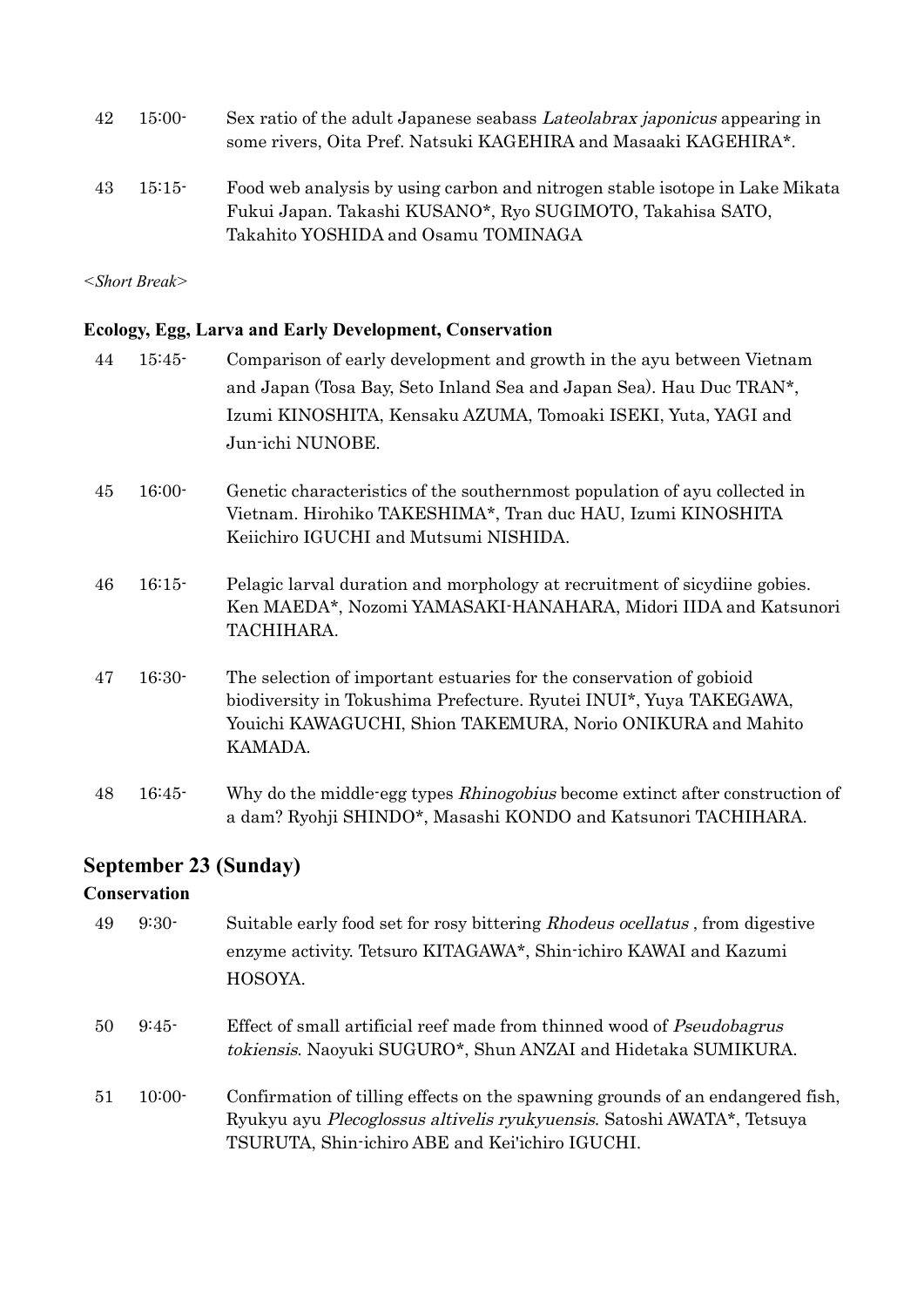| $52\,$ | $10:15-$ | Population of amago salmon <i>Oncorhynchus masou ishikawae</i> in Myojin-sawa. |
|--------|----------|--------------------------------------------------------------------------------|
|        |          | Naomasa KAWASHIMA.                                                             |
|        |          |                                                                                |

53 10:30- Comparison on short range movement of Oncorhynchus masou ishikawae between stream with dams and natural stream. Tatsuya SAITO\*, Naomasa KAWASHIMA, Kunihiro SUZUKI, Hirotaka NARASHIMA, Satoru MATSUMURA, Yuya SATO, Takuya SAKURAOKA and Izumi AKAGAWA.

*<Short Break>*

#### **Conservation and Ethology**

| 54 | $11:00-$ | Change in species richness of native strictly freshwater fishes in 37 Japanese<br>lakes from a macroecological perspective. Shin-ichiro MATSUZAKI* and                                               |
|----|----------|------------------------------------------------------------------------------------------------------------------------------------------------------------------------------------------------------|
|    |          | Munemitsu AKASAKA.                                                                                                                                                                                   |
| 55 | 11:15    | Use of micro-scale environments along the seaward migration route of stocked<br>chum salmon fry. Koh HASEGAWA* and Satoru TAKAHASHI.                                                                 |
| 56 | $11:30-$ | Remating tactics of widowed males in a polygynous fish Labroides dimidiatus.<br>Tetsuo KUWAMURA*, Tatsuru KADOTA and Shohei SUZUKI.                                                                  |
| 57 | $11:45-$ | A database on the reef fish reproduction based on underwater observations:<br>trail to elucidate a long-term change of breeding area and season. Hiroshi<br>KAWASE*, Tomoki SUNOBE and Shoichi KATO. |

*<Lunch Break>*

#### **Molecular Genetics and Molecular Analysis**

| 58 | $14:30-$ | Phylogeography of <i>Aphyocypris chinensis</i> and proposal of conservation policy                                                                                                                                                                                             |
|----|----------|--------------------------------------------------------------------------------------------------------------------------------------------------------------------------------------------------------------------------------------------------------------------------------|
|    |          | in Fukuoka Prefecture, northern Kyushu, Japan. Jun NAKAJIMA*, Midori                                                                                                                                                                                                           |
|    |          | KOBAYAKAWA, Tomofumi NAKAMURA, Kosuke TAKAKU, Yuichi KANO,                                                                                                                                                                                                                     |
|    |          | Ryutei INUI, Satoshi OHISHI, Norio ONIKURA and Kazumi HOSOYA.                                                                                                                                                                                                                  |
| 59 | $14:45-$ | Patterns of genetic diversity of mitochondrial DNA within captive populations<br>of the endangered its enpara bitterling: implications for a reintroduction<br>program. Shigeru KITANISHI*, Masaki NISHIO, Kazuhiko UEHARA, Rikiya<br>OGAWA, Tatsuya YOKOYAMA and Kaneaki EDO. |
| 60 | $15:00-$ | The origin and possible mitochondrial adaptations in Lake Biwa fishes.<br>Ryoichi TABATA*, Ryo KAKIOKA, Takefumi KOMIYA and Katsutoshi<br>WATANABE.                                                                                                                            |
| 61 | 15:15    | Automated screening and primer design of fish microsatellite DNA loci on<br>pyrosequencing data. Yoji NAKAMURA*, Yuya SHIGENOBU, Takuma<br>SUGAYA, Tadahide KUROKAWA and Kenji SAITOH.                                                                                         |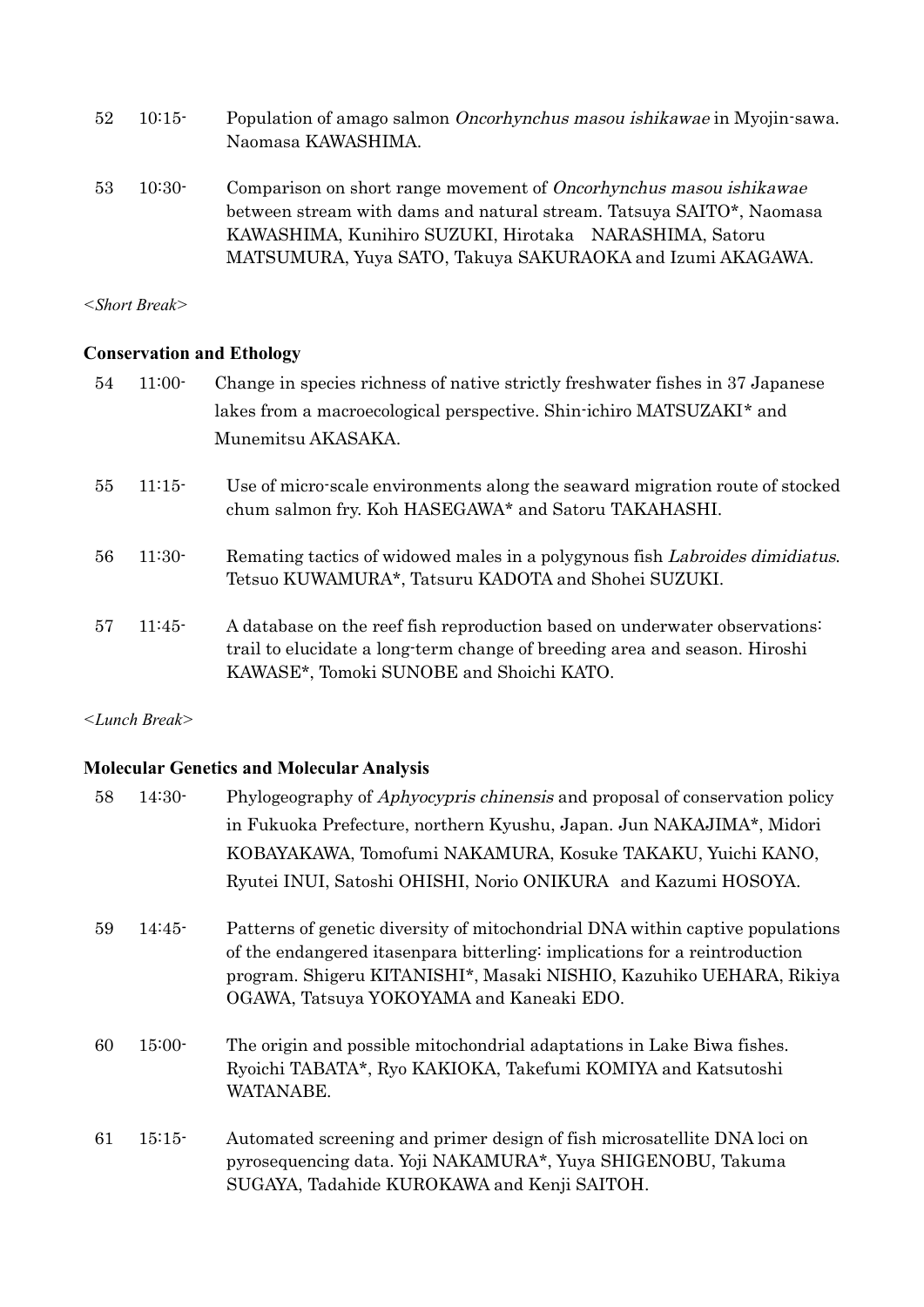#### *<Short Break>*

| 62 | $15:45-$ | The genetic basis of adaptive morphological evolution related to divergent                                                                                                                                  |
|----|----------|-------------------------------------------------------------------------------------------------------------------------------------------------------------------------------------------------------------|
|    |          | habitat use in <i>Gnathopogon</i> fishes. Ryo KAKIOKA*, Tomoyuki KOKITA,                                                                                                                                    |
|    |          | Hiroki KUMADA, Katsutoshi WATANABE and Noboru OKUDA.                                                                                                                                                        |
| 63 | $16:00-$ | Adaptive genetic divergence in sex hormone signaling and diversification of<br>breeding systems. Tomoyuki KOKITA*, Mayumi YAMAMOTO, Hatsune<br>NONOGAKI, Hajime KITANO, Michiya MATSUYAMA and Seiichi MORI. |
| 64 | $16:15-$ | Genetic characteristics of <i>Pungitius platygaster aralensis</i> from the<br>Amu-Darya delta. Hiroshi TAKAHASHI* and Ramatulla TEMIRBEKOV.                                                                 |
| 65 | $16:30-$ | Trace of past hybridization between Sebastes trivitatus and S. zonatus<br>(Scorpaenidae). Nozomu MUTO*, Yoshiaki KAI, Tsutomu NODA and Tetsuji<br>NAKABO.                                                   |
| 66 | $16:45-$ | Phylogeography of Blacktip Grouper, <i>Epinephelus fasciatus</i> , between the Izu<br>and Ogasawara islands. Kaoru KURIIWA*, Satoru n. CHIBA, Hiroyuki<br>MOTOMURA and Keiichi MATSUURA.                    |
| 67 | $17:00-$ | Phylogenetic relationships of <i>Rhinogobius</i> gobies in Japan inferred from<br>nuclear gene sequences. Yo YAMASAKI*, Mutsumi NISHIDA, Toshiyuki<br>SUZUKI, Takahiko MUKAI and Katsutoshi WATANABE.       |

## **Poster Presentations**

(Core-time: 13:30-14:30 on September 22 for odd-numbered papers and on September 23 for even-numbered papers; \*corresponding author)

### **Poster Presentation Room (Lecture Room #36 and #37, School House 3F)**

- 68 Phylogenetic analysis of the caesionid fishes based on the mitochondrial and nuclear DNA. Takeshi KON\* and Yukio IWATSUKI.
- 69 Seasonal occurrence and distribution patterns of fishes in the reed belts in Lake Kitaura. Seiji USUI\*, Kouki KANOU, Wataru HYAKUNARI, Seiya KANEKO, Kazunori ARAYAMA and Mitsuhiko SANO.
- 70 Food for larval fish of Japanese dace Tribolodon hakonensis. Yumi NAKAJIMA\*, Naoko YOSIDA, Takuma ITOU and Masahide YUMA.
- 71 Genetic population structure of Corythoichthys haematopterus along the Kuroshio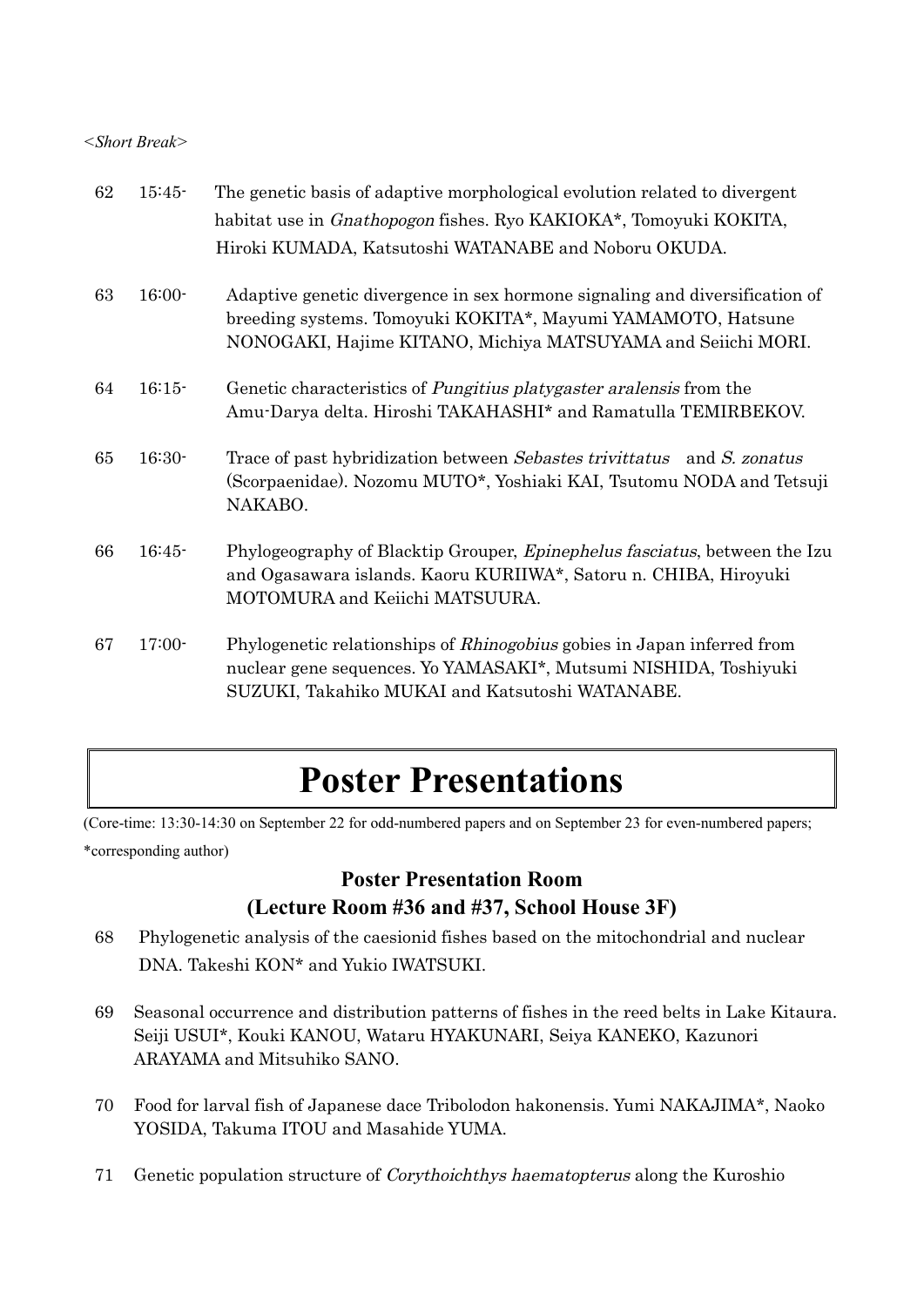Current: evidence for cryptic species? Atsushi SOGABE\* and Motohiro TAKAGI.

- 72 Spacing patterns of superior competitors: How reef size affects on damselfish assemblages? Akihisa HATTORI\* and Takuro SHIBUNO.
- 73 Population characteristics and dynamics of a hybrid population between native and introduced threespine sticklebacks. Masaya SHIMIZU\*, Seiichi MORI and Tomoyuki KOKITA.
- 74 Recent patterns in lateral plate variation and genetic diversity of the Nasu population of threespine stickleback. Yuto SUZUKI\*, Seiichi MORI, Yutaka YOSHIDA and Tomoyuki KOKITA.
- 75 A trial to increase suitable habitats for juvenile Tanakia tanago : Modeling of microhabitat requirements and habitat restoration. Takatoshi TSUNAGAWA\*, Tadayuki SAKAI, Yutaka YOSHIDA, Hitoshi KUBOTA and Shiro SAGAWA.
- 76 Masturus lanceolatus with motile sperms from waters of eastern Taiwan. Etsuro SAWAI\*, Yusuke YAMANOUE, Yung-chou CHANG and Yoichi SAKAI.
- 77 River improvement is a destabilizing influence on local fish population: From the viewpoint of genetic diversity. Akito OOI\*, Motokazu ANDO, Hiroshi OGAWA and Takeshi SASAKI.
- 78 Unique muscle conditions in some blenniid fishes. Masanori NAKAE\*, Gento SHINOHARA and Kunio SASAKI.
- 79 A record of a deep sea congrid eel, Blachea xenobranchialis (Teleostei: Congridae), from Okinawa Trough, Japan. Shinta SAKURAI\*, Hisashi IMAMURA and Mamoru YABE.
- 80 Comparison of foraging behavior of goatfish (Mullidae) at Okinawa Island. Shota SAMEJIMA\* and Katsunori TACHIHARA.
- 81 Comparative osteology of the genus Malakichthys and other acropomatids (Perciformes: Percoidei). Yusuke YAMANOUE\* and Keiichi MATSUURA.
- 82 First Japanese record of an apogonid fish Apogon fleurieu from Kagoshima Prefecture, Japan. Tomohiro YOSHIDA\* and Hiroyuki MOTOMURA.
- 83 Microhabitat utility of fish-larvae observed in Senzoku pond in Ota-ku,Tokyo. Mitsuko AKAGI\*, Takashi MARUYAMA and Tatsuaki KOBAYASHI.
- 84 Feeding habits of rosy seabass Doederleinia berycoides in coastal waters, Niigata Prefecture, northern Sea of Japan. Yuta YAGI\*, Tomoaki ISEKI and Shinji UEHARA.
- 85 An undescribed species of the genus *Neenchelys* (Ophichthidae) collected from Japan and Taiwan. Yusuke HIBINO\*, Seishi KIMURA and Hsuan-ching HO.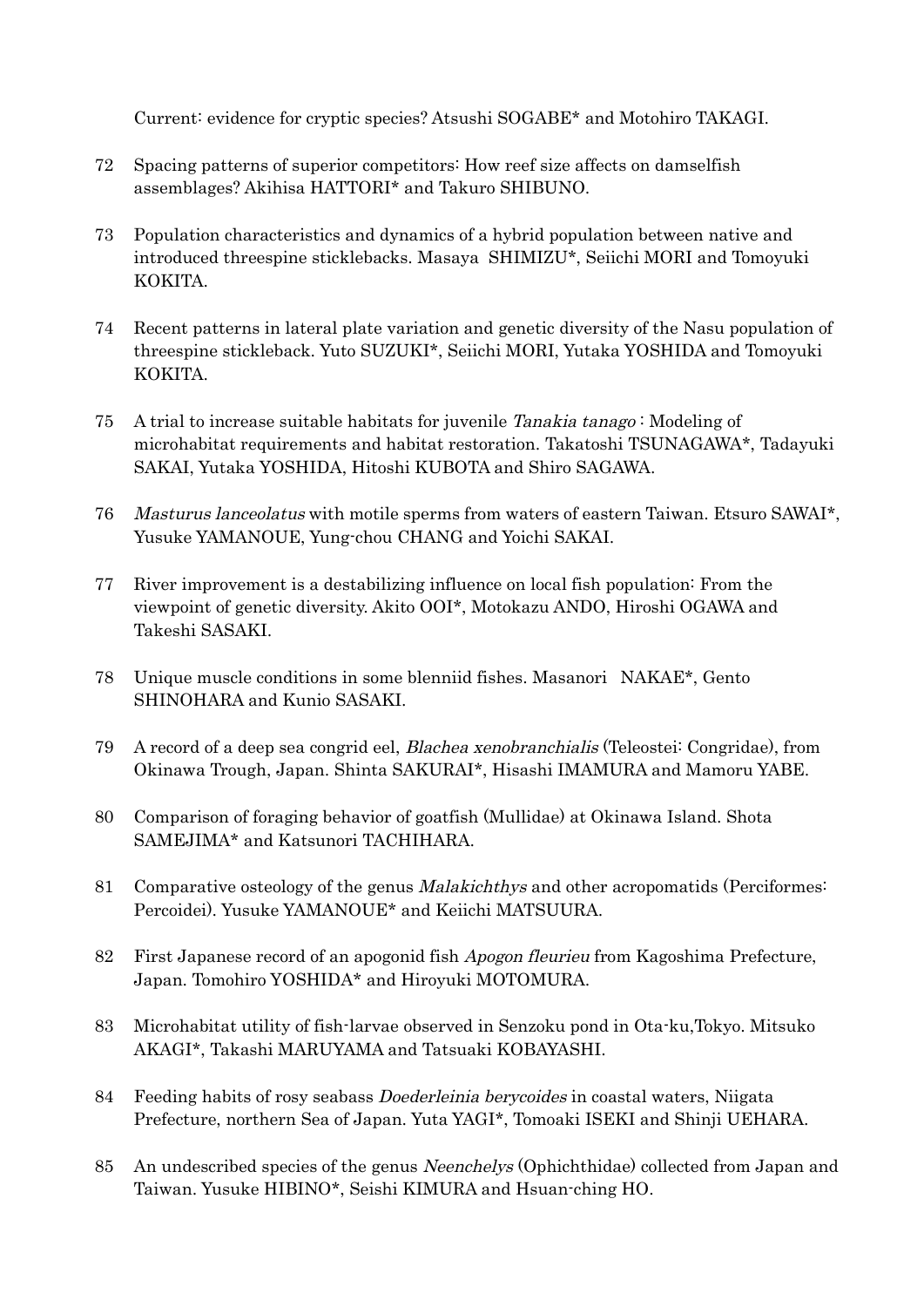- 86 Validity of species identification by melanophore distribution pattern of Gymnocanthus herzensteini and G. intermedius during juvenile period. Aya YAMAZAKI\* and Hiroyuki MUNEHARA.
- 87 Eggs and larvae of Diodon hystrix spawned in an aquarium of the Shimonoseki Marine Science Museum. Hiroyuki DOI\*, Takayuki SONOYAMA, Kenta TAMAI, Toshiaki ISHIBASHI and Harumi SAKAI.
- 88 Distribution and dispersal of *Acentrogobius pflaumii* species complex larvae in the western Wakasa Bay. Shoko MATSUI\*, Masahiro UENO, Kouji NAKAYAMA, Yoshiaki KAI and Yoh YAMASHITA.
- 89 Taxonomic status of Kihoshi-suzumedai" (Pomacentridae)". Hiroki IWATSUBO\*, Takeshi YAMAKAWA and Hiroyuki MOTOMURA.
- 90 Review of the scorpionfish genus Parascorpaena (Scorpaenidae) in Japan. Hiroyuki MOTOMURA.
- 91 Record of the armored searobin Peristedion barbiger (Garman, 1899) (Teleostei: Peristediidae) from off Peru. Miki TENDA\* and Toshio KAWAI.
- 92 An undescribed Argentina species from off New Caledonia (Argentinidae). Hiromitsu ENDO.
- 93 Occurrence patterns of fishes in a salt marsh creek in Lake Hinuma. Seiya KANEKO\*, Wataru HYAKUNARI, Kouki KANOU, Seiji USUI and Mao SHIBATA.
- 94 Morphological variations of the genus Limnichthys from Japan. Eri KATAYAMA\*, Takashi P. SATOH and Keiichi MATSUURA.
- 95 Review of taxonomic characters in larger size Psychrolutes from Japan. Sora KITABATAKE\*, Hisashi IMAMURA and Mamoru YABE.
- 96 Maturation of two Pandaka species on Okinawa Island. Hirotoshi SAIMARU\* and Katsunori TACHIHARA.
- 97 The present taxonomic view of circumtropical fishes after John C. Briggs. Mariko ONO\*, Fumiya TANAKA and Yukio IWATSUKI.
- 98 Annotated checklist of the fishes caught by off shore trawl fishery in Kumanonada Sea, Japan. Sei KAWABATA\*, Kazumi HOSOYAand Yoshikazu KUBO.
- 99 Phylogenetic relationships among Oryzias and Adrianichthys spp. in Sulawesi. Daniel frikli MOKODONGAN\* and Kazunori YAMAHIRA.
- 100 Stomach content analysis of two lion fishes, Dendrochirus zebra and Pterois volitans,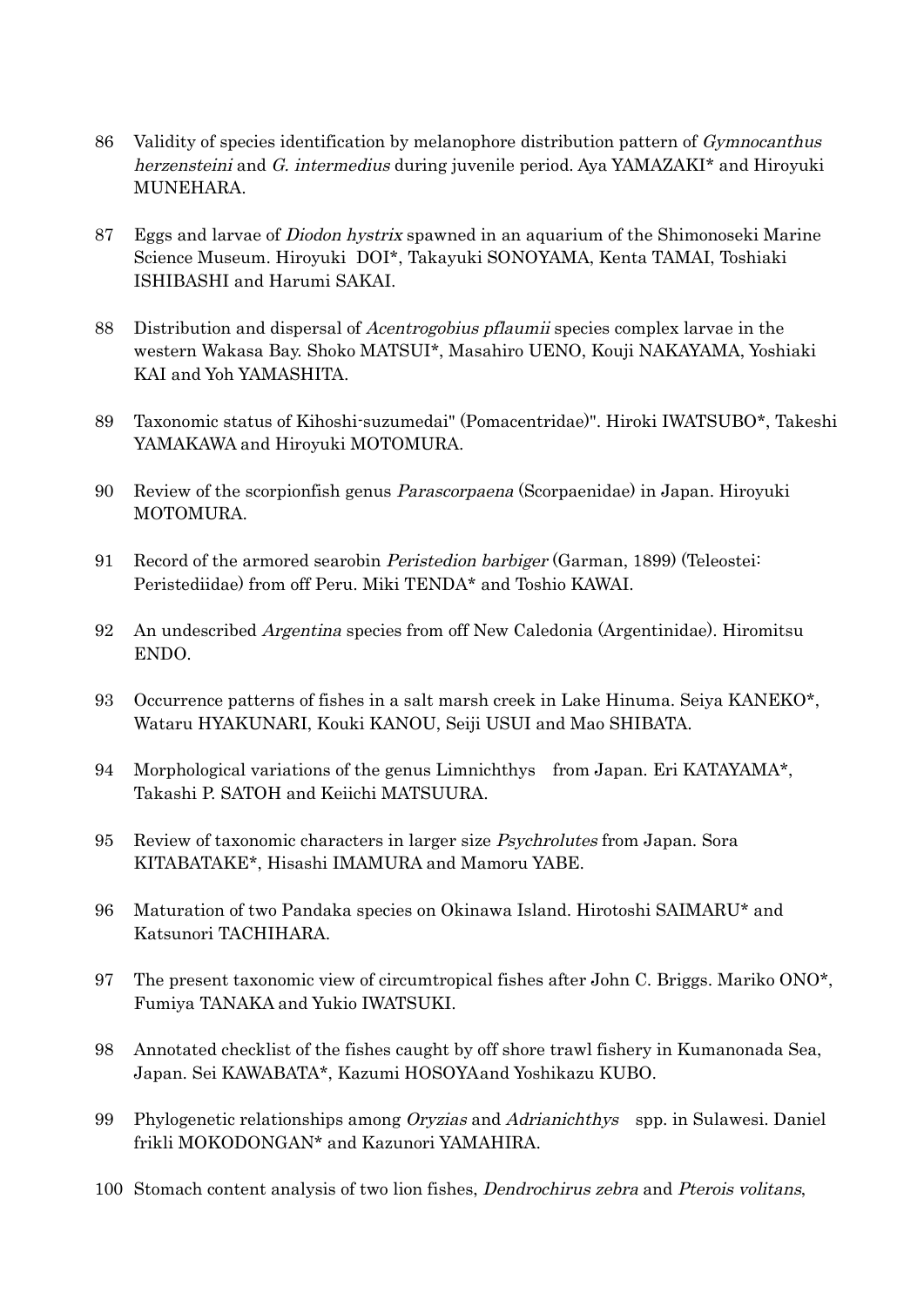around Okinawa Island. Shohei KOIZUMI\* and Katsunori TACHIHARA.

- 101 Influence of osmoregulation-related gene for Arctic lamprey life-history determination. Yuji YAMAZAKI\* and Terumi NAGAI.
- 102 Retinal feature in the Japanese catshark, Scyliorhinus torazame. Kaori MUGURUMA<sup>\*</sup>, Shiro TAKEI and Naoyuki YAMAMOTO.
- 103 Morphological variations of *Cobitis shikokuensis* from the Hiji-kawa River in Ehime. Asuka FUJII\*, Ryota KAWANISHI, Ryota DOHI, Mikio INOUE and TakaakiSHIMIZU.
- 104 Attempt to reconstruct the past fish fauna of the Shubuto River System using museum specimens and interviews. Yusuke MIYAZAKI\*, Akira YOSHIOKA and Izumi WASHITANI.
- 105 First records of Alepocephalid fishes, Conocara kreffti (Argentiniformes: Alepocephalidae), collected from continental sloop of Ryukyu Trench, Japan. Munehiro TAKAMI\* and Atsushi FUKUI.
- 106 Larvae and juveniles of Neobythitinae (Ophidiidae) collected from the western North Pacific. Sonoka WAKATSUKI\* and Atsushi FUKUI.
- 107 First Japanese records of *Helcogramma Aquila* (Tripterygiidae) from the Ryukyu Islands. Satokuni TASHIRO\* and Hiroyuki MOTOMURA.
- 108 Damselfishes (Perciformes: Pomacentridae) from Yoron-jima Island, Kagoshima Prefecture, southern Japan. Hajime NISHIYAMA\* and Hiroyuki MOTOMURA.
- 109 The biology of Palaealticus tanegashimae living in the high intertidal zone of Kuchierabu-jima Is., Kagoshima Pref. Yuki KIMURA\* and Yoichi SAKAI.
- 110 It is findings we have got about hybridogenesis among Hexagrammos species by now. Miho HORITA\*, Shouta SUZUKI, Kasumi KAZAMA, Motoko KIMURA and Hiroyuki MUNEHARA.
- 111 Genetic structure on the mtDNA D-loop region of Lates japonicas from southern Japan. Emi IMOTO\*, Hiroshi SENOU, Hiromitsu ENDO, Motoyasu MASUD, Fumiya TANAKA and Yukio IWATSUKI.
- 112 Seasonal and diel flow patterns of larvae of a landlocked sculpin Cotttus reini in rivers flowing into Lake Biwa. Hirotoshi KIBUSHI\*, Naoko YOSHIDA, Masahide YUMA and Daisuke TAHARA.
- 113 The invasions of fishes for fishing bait in the Ohsaki-kamijima Island, Hiroshima Prefecture. Hidenori YOSHIGOU.
- 114 An undescribed Early Cretaceous lycopteriform fish from Kitakyushu, Japan. Yoshitaka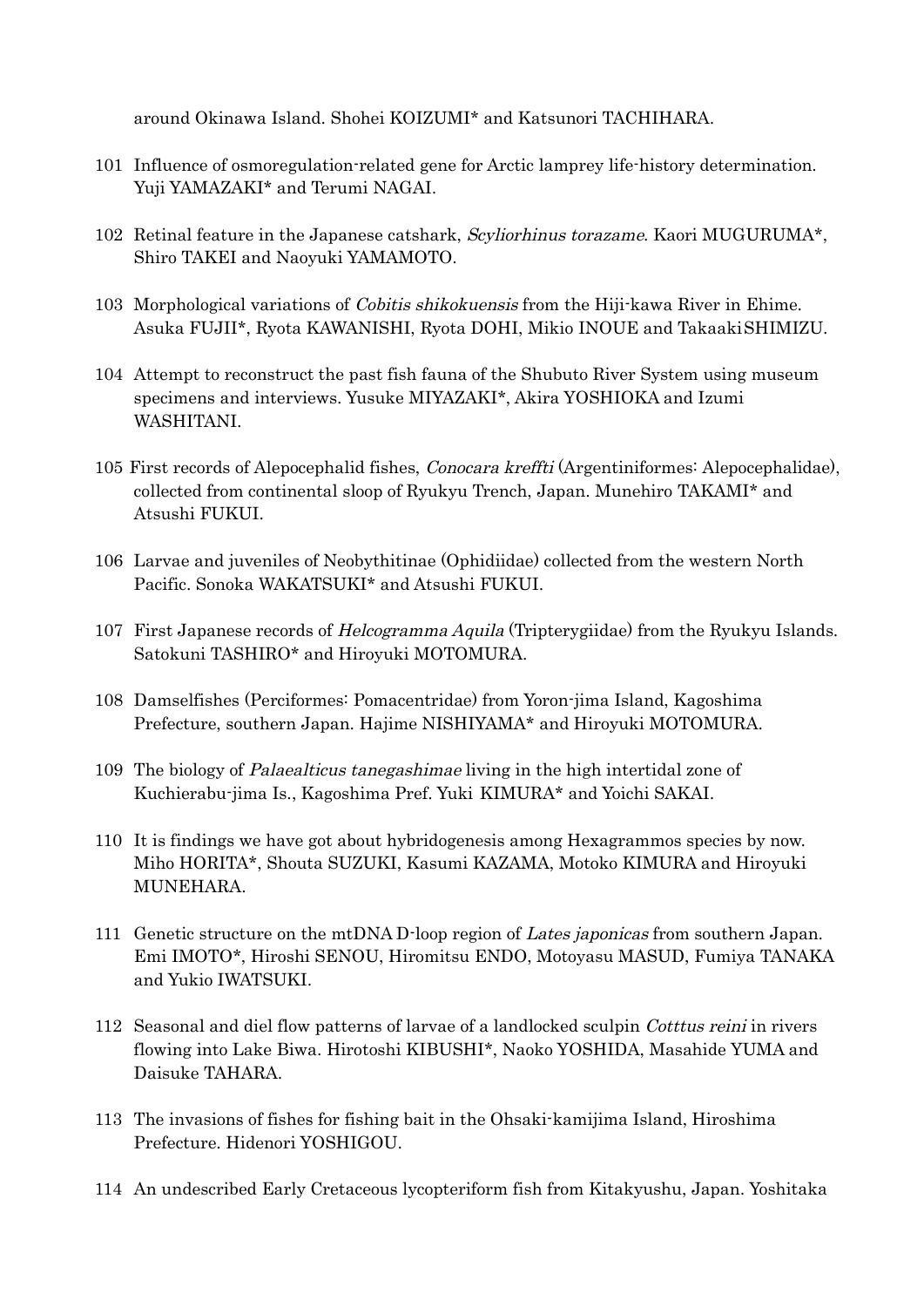YABUMOTO.

- 115 Artificial Propagation of Oncorhynchus kawamurae , captured in Lake Saiko. Nana KAJI\* and Jun NAGURA.
- 116 How do the gobiid fishes utilize the mudflat in Tama River estuary, Tokyo Bay? Yasushi TAMURA\*, Tomohiko SEKIZAWA, Masato MOTEKI and Hiroshi KOHNO.
- 117 Physical habitat condition for Japanese sculpin (Cottus reinii). Maho OZAWA\*, Takuya ITO, Yumi NAKAJIMA, Naoko YOSHIDA and Masahide YUMA.
- 118 Farther investigation of Ryukyuan indigenous and introduced *Carassius* fish by a new Multiplex PCR method. Mikumi TAKADA\*, Katsunori TACHIHARA and Mutsumi NISHIDA.
- 119 Occurrence patterns of five gobiid fishes on tidal mudflat in Tama-gawa River of the Tokyo Bay. Tomohiko SEKIZAWA\*, Yasushi TAMURA, Masato MOTEKI and Hiroshi KOHNO.
- 120 Phylogenetic relationships of the Bothidae based on the whole mitochondrial genome sequences. Takashi P. SATOH\*, Masaki MIYA and Mutsumi NISHIDA.
- 121 Habitat and life history of Squalidus japonicus in Gifu,Gifu Prefecture, Japan. Rina FURUTA\*, Mei FURUHASHI and Takahiko MUKAI.
- 122 Importance of water connection to lake for the distribution of fishes in Lake Biwa inflowing rivers. Daisuke ISHIZAKI\*, Takeshi KIKKO, Taiga YODO and Takuya OKUBO.
- 123 Responses of *Cobitis shikokuensis* to spates and drying in an intermittent river. Ryota DOHI\*, Taiki MATSUDA, Ryota, KAWANISHI, Mikio INOUE and Asuka FUJII.
- 124 An unidentified species of the genus Gymnocranius (Lethrinidae) collected from Okinawa Island, Ryukyu Islands, Japan. Ryohei MIKI\* and Yukio IWATSUKI.
- 125 Interspecies relationships of three gobiid species occurring in Tama River estuary, Japan. Keisuke MATSUZAKI\*, Ryota WATANABE, Masato MOTEKI and Hiroshi KOHNO.
- 126 Ontogenetic changes in food habit of larval and juvenile Antarctic myctophid, Electrona antarctica,in north of Lűtzow-Holm Bay, East Antarctica. Chieko WAKAHARA\*, Hiroshi KOHNO and Masato MOTEKI.
- 127 Visual system of the family Gobiidae. Moe SATOH\* and Naoyuki YAMAMOTO.
- 128 Present status of the Japanese rosy bitterling, Rhodeus ocellatus kurumeus, in Osaka, Japan. Ryosuke TAKAMORI\*, Shunichi TAGUCHI, Motoki FUJIWARA, Takuya MIYAKE, Kouichi KAWAMURA, Yoshihiko KANOH and Tetsuya TSURUTA.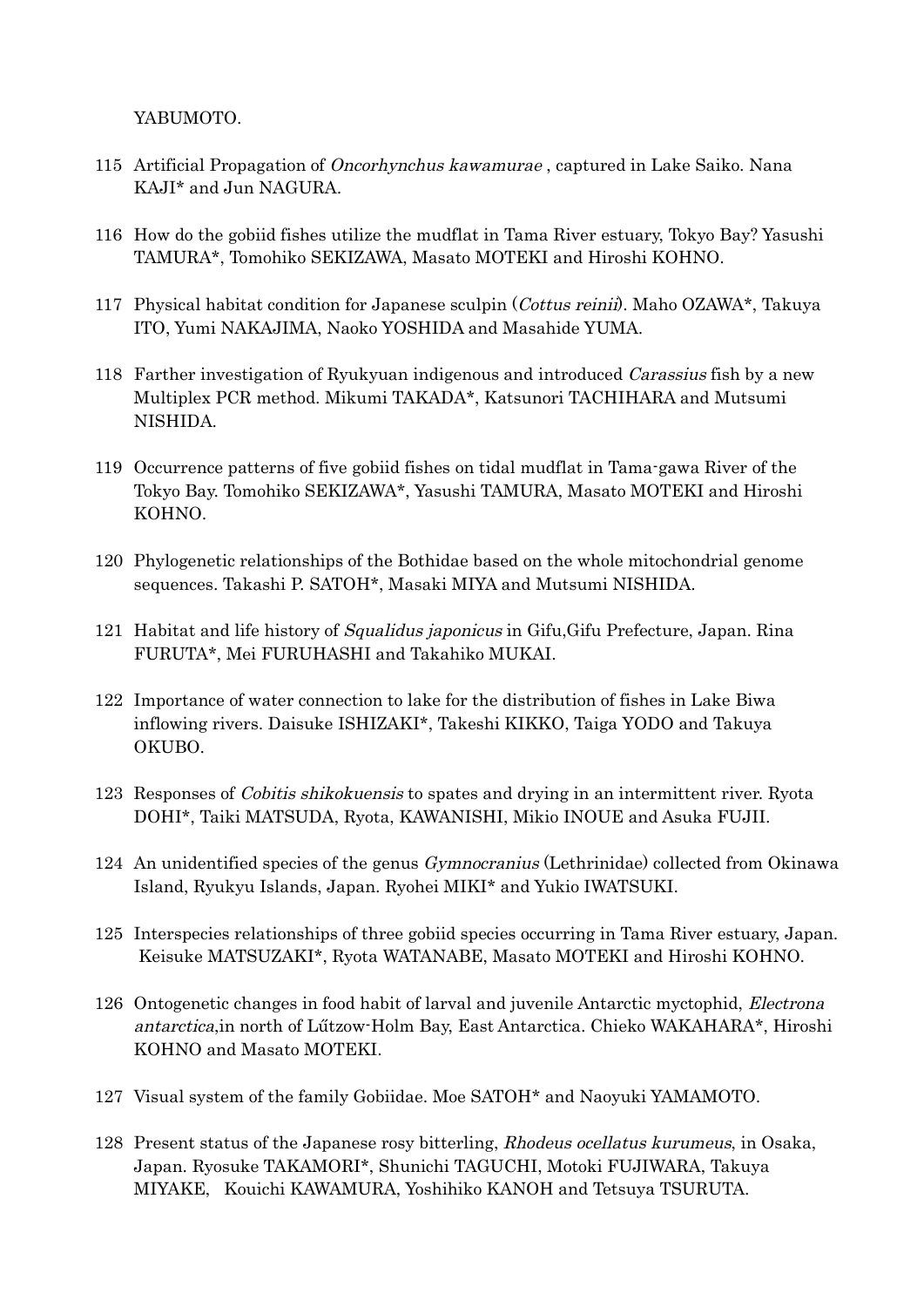- 129 First Japanese record of Encrasicholina devisi (Engraulidae) from Kagoshima Prefecture. Harutaka HATA\*, Hiroyuki MOTOMURA and Hiro ISHIMORI.
- 130 Habitat selection of two subspecies of Rhodeus ocellatus and their hybrid and estimate of habitat overlap. Tomonori KAWAMOTO\*, Kosuke HAYASHI, Akihiko KOYAMA and Norio ONIKURA.
- 131 Changes in a salt-marsh fish assemblage caused by the Great East Japan Earthquake on March 11, 2011 in Shinhama Lagoon. Kouki KANOU\*, Satoko NAKAYAMA, Seiji USUI, Seiya KANEKO, Wataru HYAKUNARI, Toshio FUROTA, Tsuyoshi YUHARA and Koetsu KON.
- 132 Ecology of Chlorophthalmus albatrossis in Suruga Bay. Toshiro SARUWATARI\*, Eri IWATA, Chiharu FUJII and Makoto KURAISHI.
- 133 The view of a transplant of fresh water sculpin confined in the river accompanying a dam enterprise. Yasushi MIYAJIMA\*, Yoshihiro AGATA, Kentaro SAKAMOTO, Kazuhisa KIKUNAGA, Shinobu HASHIGUCHI, Keiko MURAOKA and Shing YAMASHITA.
- 134 A taxonomic study of the genus Neoscopelus (Myctophidae) from western Pacific. Takashi SUZUKI\* and Hiromitsu ENDO.
- 135 Effects of infection by Clinostomum on endagered Pseudorasbora pumila in Nagano Prefecture. Mayu KONISHI\*, Satoshi AWATA and Kei'ichiro IGUCHI.
- 136 Deep-sea fish specimens collected from Shikoku Basin and near Ogasawara Islands, deposited in the National Museum of Nature and Science. Gento SHINOHARA\*, Masanori NAKAE, Takashi P. SATOH, Christopher P. KENALEY, Theodore W. PIETSCH and Keiichi MATSUURA.
- 137 Accessible paddy fields to freshwater fishes in Shiga Prefecture. Shigefumi KANAO\*, Toshinori FUNAO, Kota TAWA, Masayoshi MAEHATA and Hiroichi SAWADA.
- 138 Phylogeography of Odontobutis obscura in Japan. Takahiko MUKAI\* and Chihiro KATO.
- 139 Factors dividing movers and residents of Japanese fluvial sculpin in a bedrock stream. Takaharu NATSUMEDA\* and Kei'ichiro IGUCHI.
- 140 Study of the diagnostic character of Scaridae larvae. Kei MIYAMOTO\* and Shin-ichiro OKA.
- 141 Annual changes of genetic structures of largemouth bass populations with two different subspecies based on SNPs analysis. Kouta OKUDA\*, Yuki IKEDA, Jyun TAKEBAYASI, Taisuke KURAMOTO, Tadao KITAGAWA, Noboru OKUDA, Taiga YODO and Keisuke TAKATA.
- 142 Occurrence pattern of and refuge exploitation by Anguilla japonica in brackish area of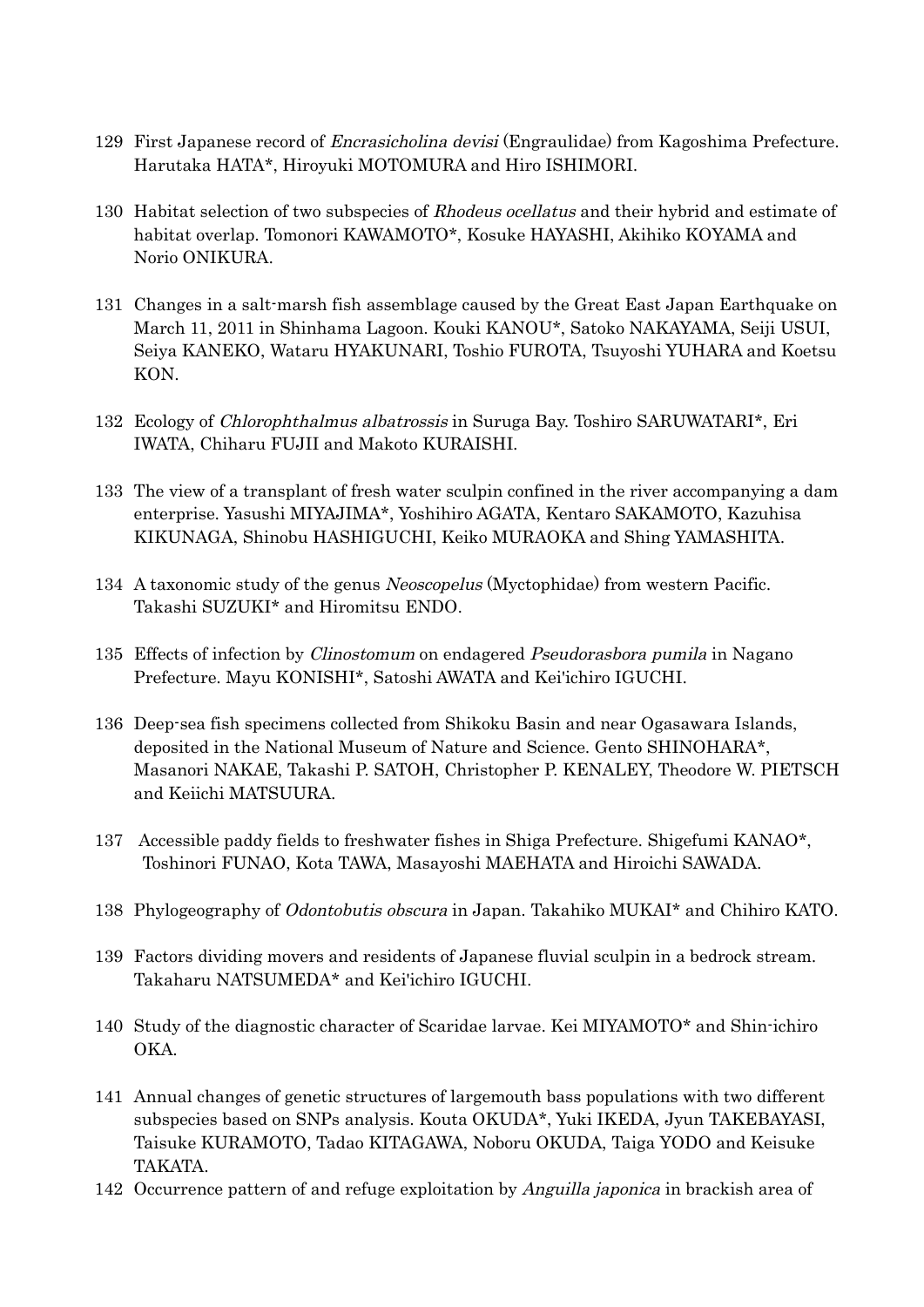small stream. Atsushi TSUKADA\*, Takahiro HARADA, Jun NAGAKI and Izumi AKAGAWA.

- 143 Geographical distribution of Gymnogobius castaneus complex in Japan. Satoru N. CHIBA\*, Kouichi SHIBUKAWA, Takahiko MUKAI and Naoto HANZAWA.
- 144 Latest status of critically endangered species, the blue whiting, Sillago parvisquamis on the largest local population in Suo-nada Sea of the Seto Inland Sea in 2012. Toshihiro SHIGETA\*, Naoaki TEZUKA, Norihisa NAKAGAWA and Katsutoshi SHIGETA.
- 145 Morphological development of Antarctic bathylagid, Bathylagus antarcticus, in early life stages across the transformation in Indian sector, Southern Ocean. Naoko ITO\*, Hiroshi KOHNO and Masato MOTEKI.
- 146 Genetic population structure of eelpout Lycodes tanakae. Kei SAKUMA\*, Yuji UEDA and Shigeaki KOJIMA.
- 147 Spawning activity of Ayu among 26 rivers. Genki KOZAWA.

## **Lecture of the Awardees**

### **Oral Presentation Room #1(Lecture Room 41, School House) September 22 (Saturday) 12:00-12:30**

Towards a deeper understanding of diverse mating strategies in fishes:

an evolutionary- and behavioral-ecological approach

Satoshi AWATA

## **Symposium**

## **September 24 (Monday)**

### **Oral Presentation Room #1(Lecture Room 41, School House 4F)**

Origin, adaptive radiation and speciation of sculpins in Lake Baikal

### Conveners: Akira GOTO and Izumi KINOSHITA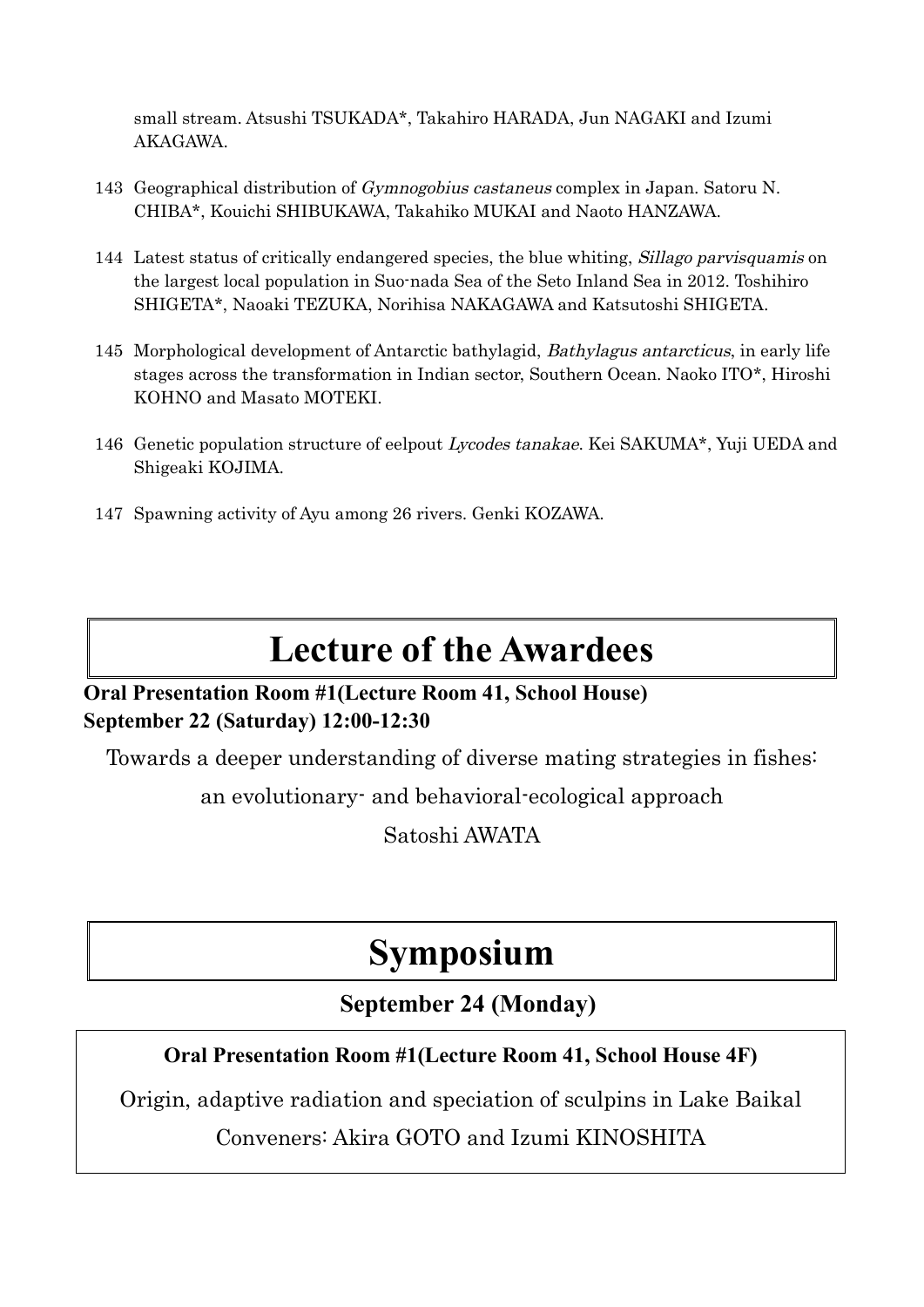| 1. | $9:00 - 9:15$          | History and outline of Baikal cottoids research<br>Akira GOTO                               |
|----|------------------------|---------------------------------------------------------------------------------------------|
| 2. | $9:15 - 9:40$          | Morphological and ecological diversity of sculpins in Lake Baikal with                      |
|    |                        | reference to peculiar physical and biological features of the lake<br>Valentina G. SIDELEVA |
| 3. | $9:40 - 10:05$         | Origin and phylogeny of Baikal sculpins                                                     |
|    |                        | Akira GOTO*, Ryota YOKOYAMA and Valentina G. SIDELEVA                                       |
| 4. | $10:05 - 10:30$        | Larval characteristics of ontogeny and distribution in the pelagic sculpins in              |
|    |                        | the Lake Baikal                                                                             |
|    |                        | Izumi KINOSHITA                                                                             |
| 5. | $10:30 - 10:55$        | Some ecological findings of Baikal sculpins occurring in shallow waters                     |
|    |                        | Hiroyuki MUNEHARA                                                                           |
|    | $10:55 - 11:05$        | <short break=""></short>                                                                    |
| 6. | $11:05 - 11:30$        | Adaptive radiation and speciation of benthic cottoids in Lake Baikal: an                    |
|    |                        | example in the genus <i>Procottus</i>                                                       |
|    |                        | Ryota YOKOYAMA                                                                              |
| 7. | $11:30 - 11:55$        | Adaptive radiation and speciation of benthopelagic cottoids in Lake Baikal:                 |
|    |                        | genus Cottocomephorus                                                                       |
|    |                        | Hiroshi TAKAHASHI                                                                           |
| 8. | $11:55 - 12:20$        | Speciation of gammarids in Lake Baikal                                                      |
|    |                        | Kazuo MASHIKO                                                                               |
| 9. | $12:20 - 12:45$        | Biodiversity, ecology and adaptive radiation of the Baikal endemic                          |
|    |                        | gastropods                                                                                  |
|    |                        | Tatiana SITNIKOVA                                                                           |
|    | $12:45 - 14:00$        | <lunch break=""></lunch>                                                                    |
|    |                        | 10. 14:00 · 14:25 Interesting problems in the evolution of Baikal sculpins                  |
|    |                        | Mutsumi NISHIDA                                                                             |
|    | 11. $14:25 - 14:50$    | Evolution of cichlid fish in tropical ancient lakes                                         |
|    |                        | Tetsumi TAKAHASHI                                                                           |
|    | $12.14:50 \cdot 15:15$ | Molecular phylogeny of Baikal cottoid fishes based on mitochondrial and                     |
|    |                        | nuclear DNA sequences: a recent trial and its implications                                  |
|    |                        | Kohji MABUCHI                                                                               |
|    | $15:15 - 15:30$        | <short break=""></short>                                                                    |
|    | $15:30 - 16:30$        | Discussion                                                                                  |